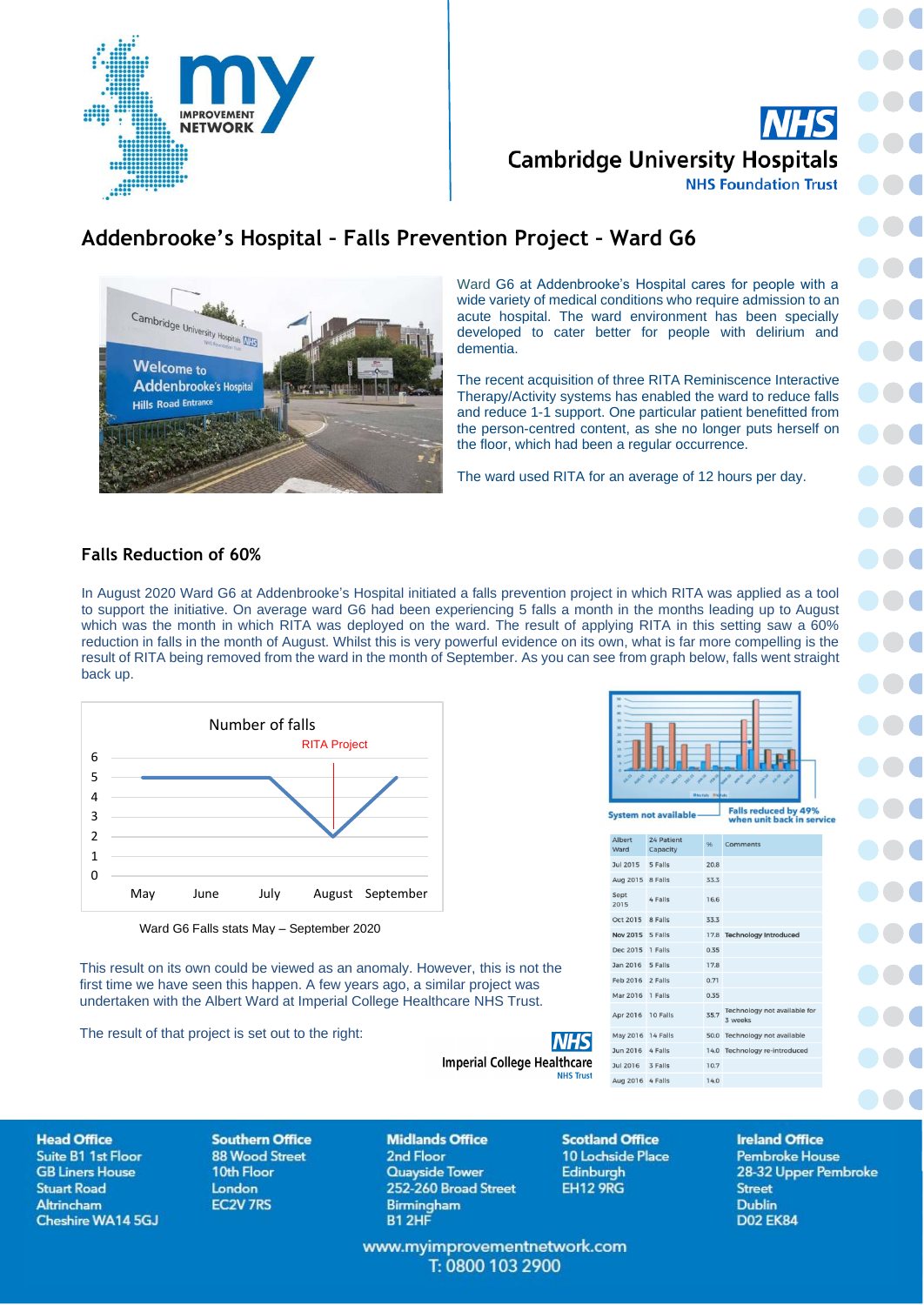## **Patient and staff experience:**

*"We have used RITA to play Bingo with a group of four patients in C bay. They really loved being together round a table and to have something to concentrate on. They also enjoyed chatting together. We used biscuits from the Ward drinks trolley as prizes. Great fun had by all!"* **Melanie - RN**

*"RITA has been of benefit to most of the patients. On one occasion, 4 patients (one of which is on 1-1 special observation and the others cohorted) were sitting at the table and watching an action film. Most of them were engrossed and enjoying the film. We observed afterwards that they were wandering less.*

*Additionally, it also has been a good companion for patients who do not sleep well at night. We would play soft blues or relaxation music and it made them doze a little bit and feel less anxious of the fact that they have not had a good night sleep.*

*Lastly, there have been occasions where we have played relaxation music continuously for end of life patients. Family have since expressed their gratitude because it lessened the feeling of grief and the anxiety that their parent's life was coming to an end."* **Pamela – Deputy Sister**

*"Dora is an 85-year-old lady with a diagnosis of Alzheimer's Dementia. On admission, she was very confused and agitated; walking constantly, she had intentionally sat herself on the floor on several occasions and there were multiple episodes of physical aggression.* 

*Initially Dora required 1:1 support due to her aggressive behaviour, falls risk and risk of absconding. Dora had no next of kin and had been living at home prior to admission; therefore, the staff were unable to gain any information as to what was important to Dora and would help to calm her when agitated.*

*The staff started to use RITA with Dora; it was trial and error at first, not knowing what Dora liked or disliked, but staff soon realised that DORA liked to look at the fish in the aquarium while listening to soft relaxing music.* 

*Within a few days of using RITA, Dora became calmer: there were no more aggressive episodes or episodes of her intentionally putting herself on the floor. Within a week of starting to use RITA Dora was taken off 1:1 nursing.*

The staff on the ward feel that the use of RITA for patients with cognitive impairment has a positive impact on their *behaviour and will help to reduce the number of falls and the need for 1:1. The staff on the ward would highly recommend the use of RITA on all wards.* **Sudha – Ward manager**

*"Using RITA for some patients can be effective. Most patients who are confused can become more settled if RITA is used appropriately to suit the patient's likes.*

*For instance, we put on a movie and played music for a lady who kept getting upset in the afternoons. I was unable to console her at first. Finding out what type of music she liked helped, it also gave me more information about her, we talked about what she did when she was younger for a job and that she had seen the musician we were listening to live. I was then able to transfer this information onto the 'What is Important to Me' poster for other colleagues to use, which may help them at another time to settle her. This lady told me she was missing her sister, they used to sing together."*

*"Admission to Hospital results in a significant change of environment and routine for a person with cognitive impairment and this can lead to negative behaviours as the attempt to gain control over these changes.*  Falls in hospital among patients who have cognitive impairment are generally linked to these negative *behaviours: agitation, aggression, poor sleep patterns, poor oral intake etc. Providing some level of comfort and familiarity through the use of RITA can not only introduce some level of normality but also give back a level of control: they can choose the music they like, the films or TV programmes they remember or play games that are familiar. By allowing patients to feel more settled and in control in the hospital environment then negative behaviour is reduced and this in turn leads to a reduction in falls."*

### **Debra Quartermaine - Falls Prevention Coordinator**